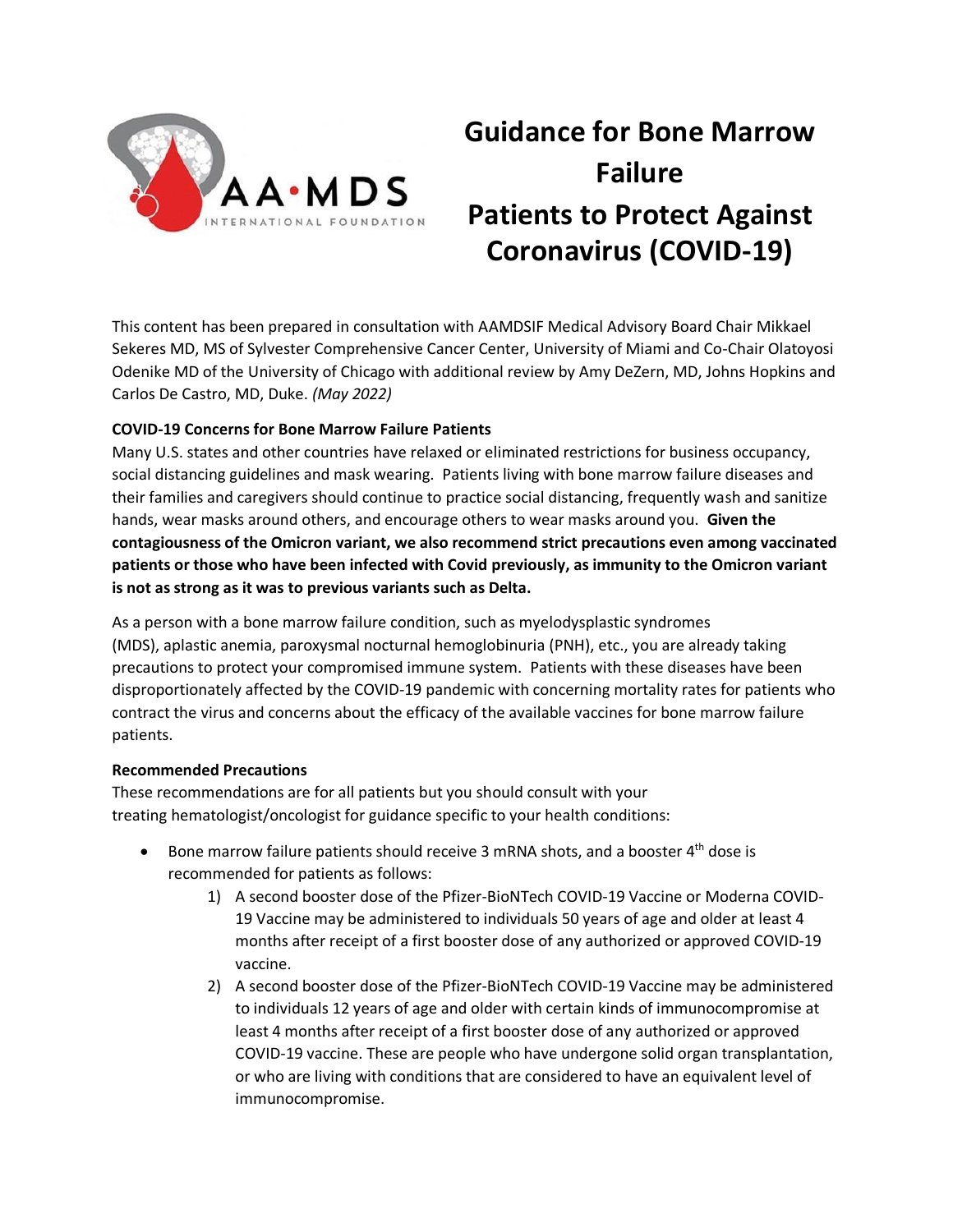- 3) A second booster dose of the Moderna COVID-19 Vaccine may be administered at least 4 months after the first booster dose of any authorized or approved COVID-19 vaccine to individuals 18 years of age and older with the same certain kinds of immunocompromise.
- Patients who test positive should receive monoclonals to prevent serious infection.
- A 5-day course of Paxlovid for people within the first 48 hours of developing symptoms to help prevent Covid-19 from becoming more serious.
- Continue to wear a mask that covers your mouth and nose when outside your home. This includes going to work, shopping and going to medical appointments. While N-95 masks are best, surgical masks are a good second choice, followed by cloth masks. Masks with vents or "gaiters" are not recommended.
- Avoid close contact with people who are sick, do not attend large gatherings (even outdoors) with unmasked and/or unvaccinated people, and avoid shaking hands or embracing others who are not vaccinated.
- Well-spaced, outdoor activities are safest and most can be enjoyed without a mask provided that your companions are vaccinated and/or from your immediate household.
- Limit travel and travel companions and be sure to discuss best practices with your treating hematologist/oncologist before making plans. Your risk level may be higher or lower, depending on your specific situation.

## **International Travel Precautions**

The CDC does not recommend that anyone travel until you are fully vaccinated, however we recognize that international travel poses additional risks due to the rapid spread of COVID-19 variants and the limited availability of vaccines in many countries. If you must travel internationally, please follow all safety precautions and consult with your treating hematologist/oncologist prior to scheduling your travel. Please be aware that you may be required to provide proof of vaccination and/or a negative COVID-19 test.

## **Returning to School/Work**

Many people have worked or attended school remotely during the pandemic and are preparing to return to classrooms and workplaces. While each patient will have different factors to consider, generally:

- In remission + fully vaccinated: Can return to school/work with normal precautions
- In remission + not yet vaccinated: Can return to school/work with mask + social distance. We recommend remote work/learning until vaccination.
- Undergoing treatment + fully vaccinated: Can return to school/work with mask + social distance. We recommend remote work/learning until remission is achieved or a doctorapproved status.
- Undergoing treatment + not yet vaccinated: Remote work/learning only.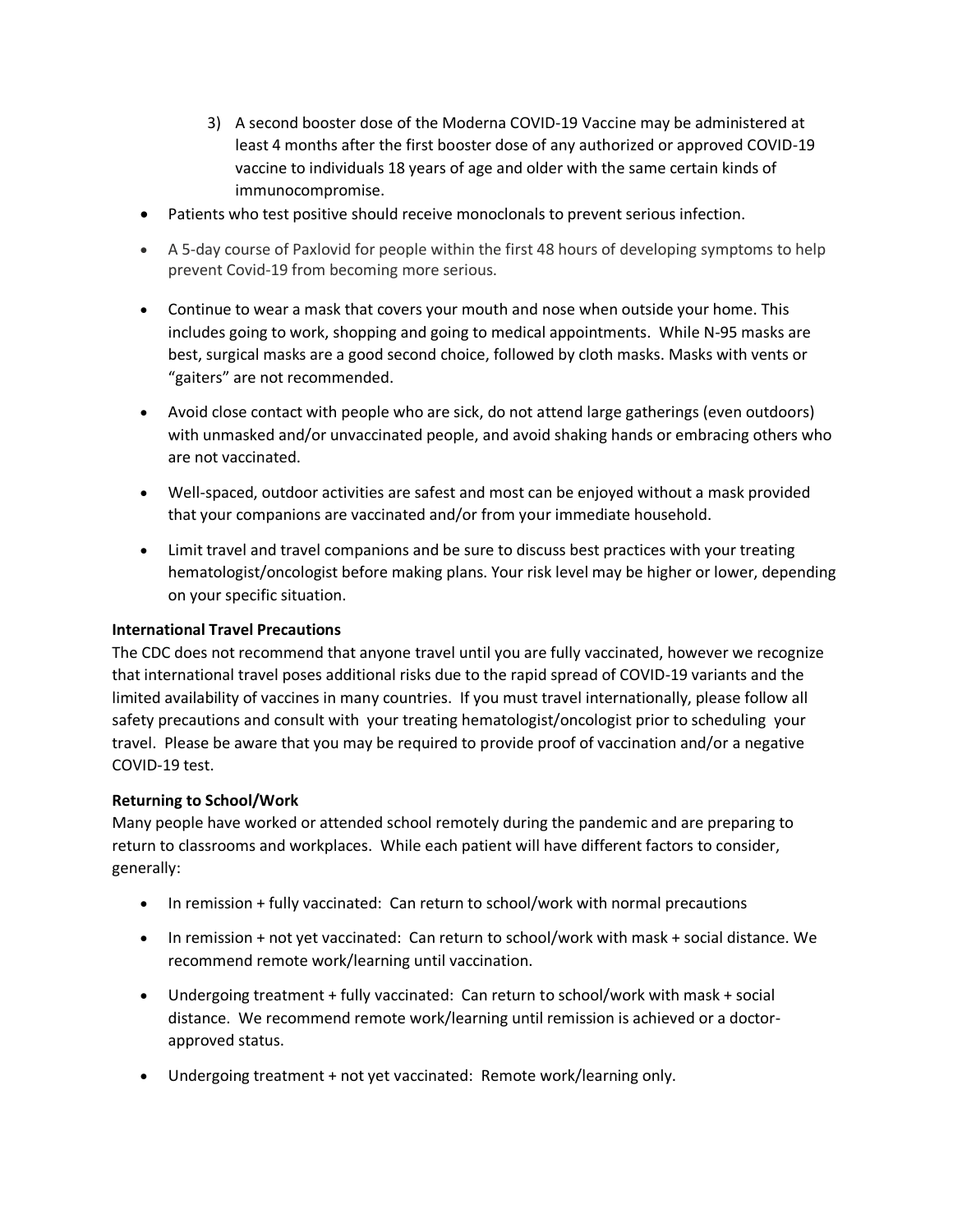Please consult your treating hematologist/oncologist for advice regarding your specific health condition and life circumstances.

COVID-19 Vaccine Guidance

Specific Guidance for Patients Related to Treatment

Guidelines from ASH and Other Trusted Resources

These FAQs from the American Society of Hematology are geared toward healthcare providers but patients may find them useful:

- ASH Guidelines on Use of Anticoagulation in Patients with COVID-19: ASH has issued recommendations for the use of anticoagulation in critically and acutely ill patients for which the evidence will be re-evaluated in a continual fashion. This webpage will be updated as the evidence for recommendations are evaluated. https://www.hematology.org/education/clinicians/guidelines-and-qualitycare/clinical-practice-guidelines/venous-thromboembolism-guidelines/ash-guidelines-on-use-ofanticoagulation-in-patients-with-covid-19#acute
- Poster from the American Society of Hematology 2020 annual meeting: COVID-19 in Patients with Hematological Malignancies: High False Negative Rate with High Mortality https://ash.confex.com/ash/2020/webprogram/Paper138611.html
- **ASH-ASTCT COVID-19 and Vaccines**: Frequently Asked Questions: https://www.hematology.org/covid-19/ash-astct-covid-19-and-vaccines
- **COVID-19 and Vaccines: https://www.hematology.org/covid-19/ash-astct-covid-19-andvaccines**
- COVID-19 and Resuming Clinical Visits: https://www.hematology.org/covid-19/covid-19-andresuming-clinical-visits
- COVID-19 and Myelodysplastic Syndromes: https://www.hematology.org/covid-19/covid-19 and-myelodysplastic-syndromes
- COVID-19 and Aplastic Anemia: https://www.hematology.org/covid-19/covid-19-and-aplasticanemia
- COVID-19 and Acute Myeloid Leukemia: https://www.hematology.org/covid-19/covid-19-andacute-myeloid-leukemia
- COVID-19 and Myeloproliferative Neoplasms: https://www.hematology.org/covid-19/covid-19 and-myeloproliferative-neoplasms

## **Other Trusted Resources**

- Centers for Disease Control (CDC)
- Food and Drug Administration (FDA)
- National Institutes of Health (NIH)